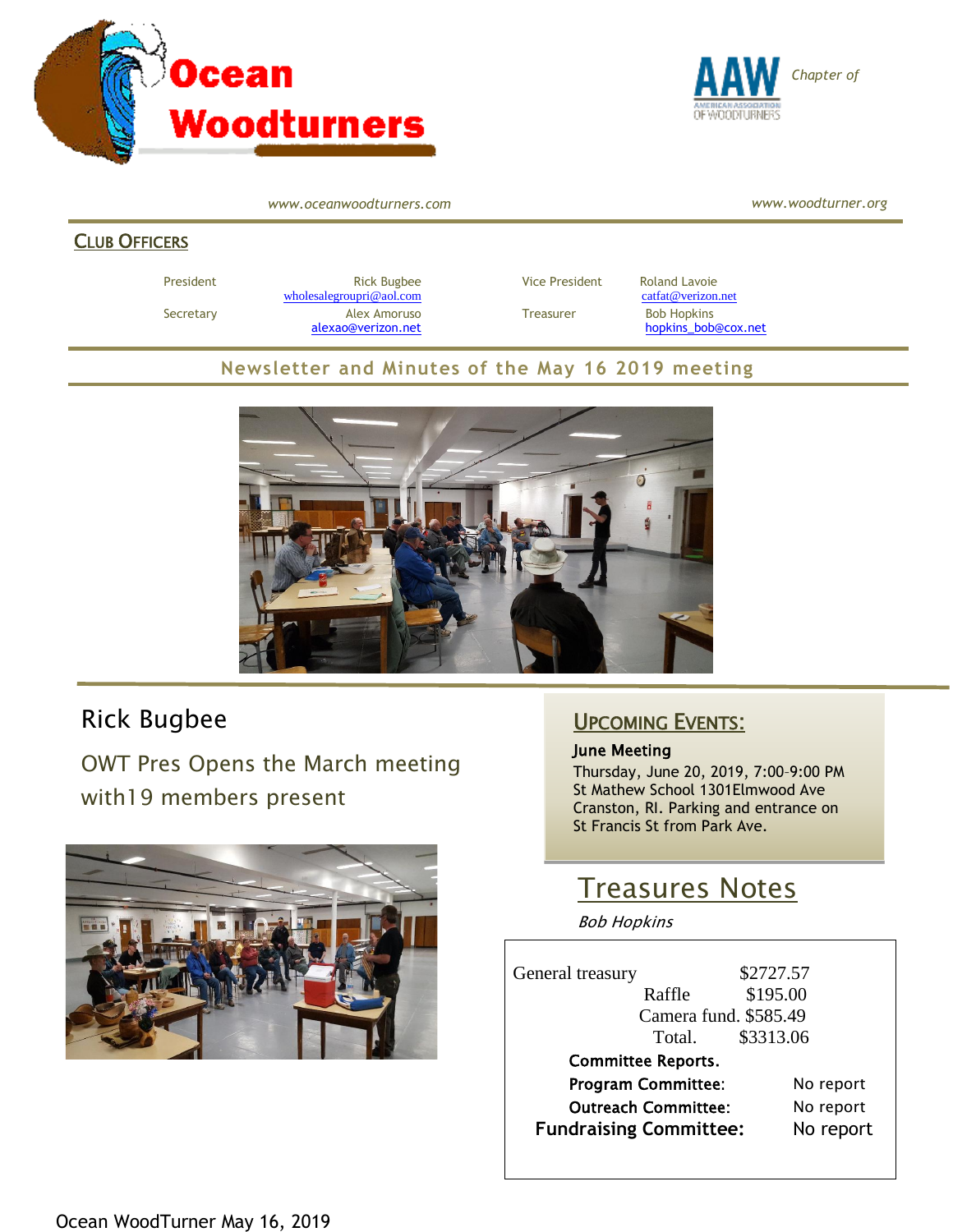President's Notes Another great meeting Ending with The (FLYING) Bird's Mouth Vase demonstration , sorry if you missed it. Congratulations to Jim Simoneau he has found a new home in Walhalla, SC. The date's for the Ray Lanham demonstration have been set. Gene Amaral is heading up the committee. This will be Saturday Sept. 21<sup>st</sup> at 9:30am to 3pm. There will be lunch included. This is a pay to attend event, tickets will be available soon. Full details will be available at the June meeting. Save the date. The classroom was used for the demo and most members felt it was much better than being in the

cafeteria. We are continuing to improve and grow this room in the months to follow.

Keep in mind if you have tools no longer being used consider donating them to the club. Some day in the future this classroom will be a teaching tool for all of us as well as the students of Ocean State Academy. We now have 5 working lathes but only one set of

live centers and drive centers. We also could use 2 pen mandrels for the pen lathes.

Everyone should be getting emails from

[oceanwoodturner@freelists.org](mailto:oceanwoodturner@freelists.org) if not go to our web site oceanwoodturners.com click new member and click on step 4 for signup instructions. You can also pay you dues there as well. Committee reports / We are looking for a membership committee to keep up with old and new member updates. Facebook now has 120 followers and is getting new activity often. Please check it out and follow us if you use the app. Rick and Roland post updates in real time. Do you need a Mentor? Many members are available just ask for help, it's your club privilege. Demo's are always needed. Show us your technics and ideas. Demos do not always have to be a turning demo. Do you have unique jigs, finishing tips or segmenting tips we all want to know. We have a Great Demo lined up

you don't want to miss this one…..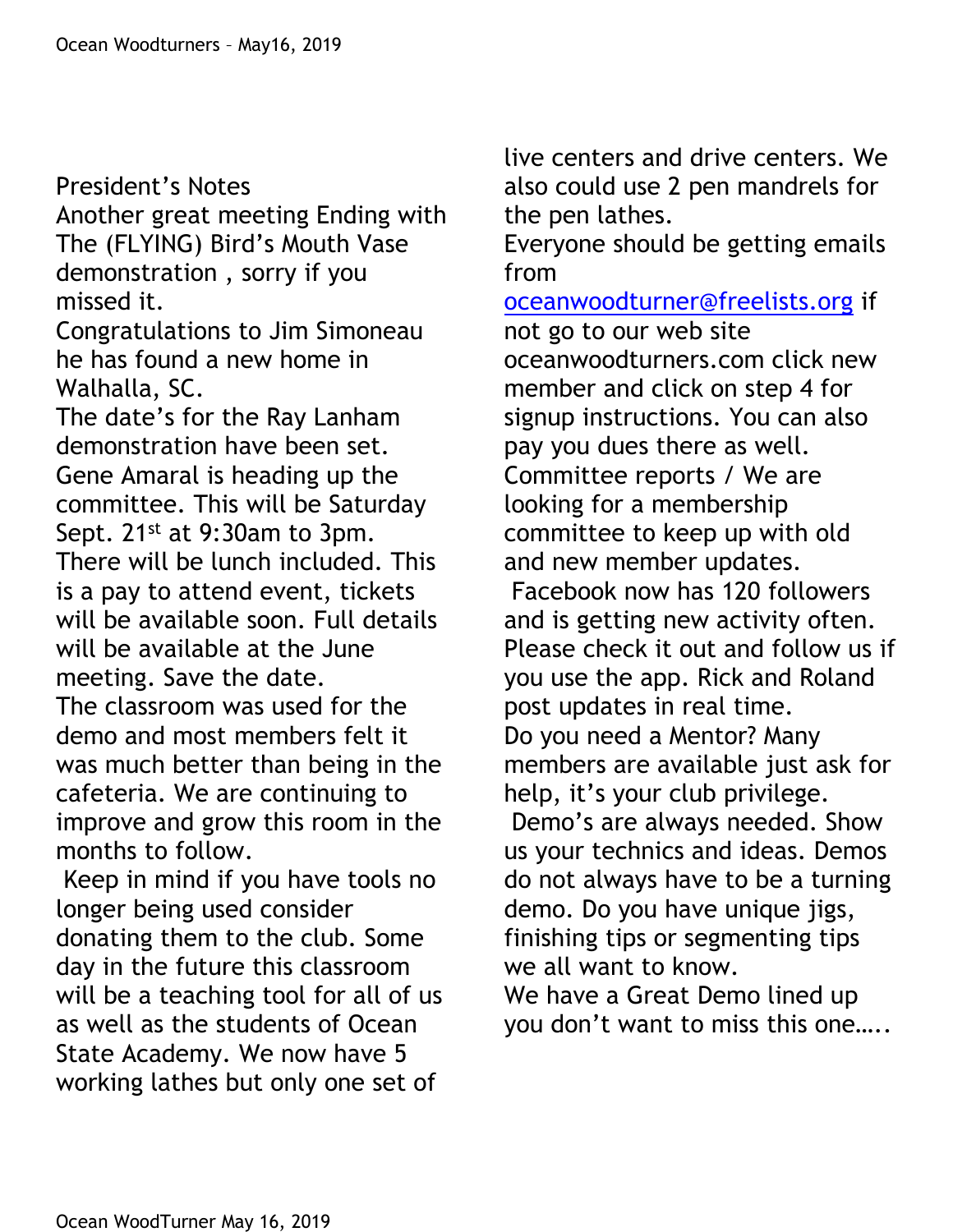## Ocean Woodturners – May16, 2019 Show and Tell

## *Rick Bugbee*



### **Roland Lavoie**



## **Tom Van Gyzen**



**Tom's Unique Oak and Walnut creation**



## **Mike Cotton**